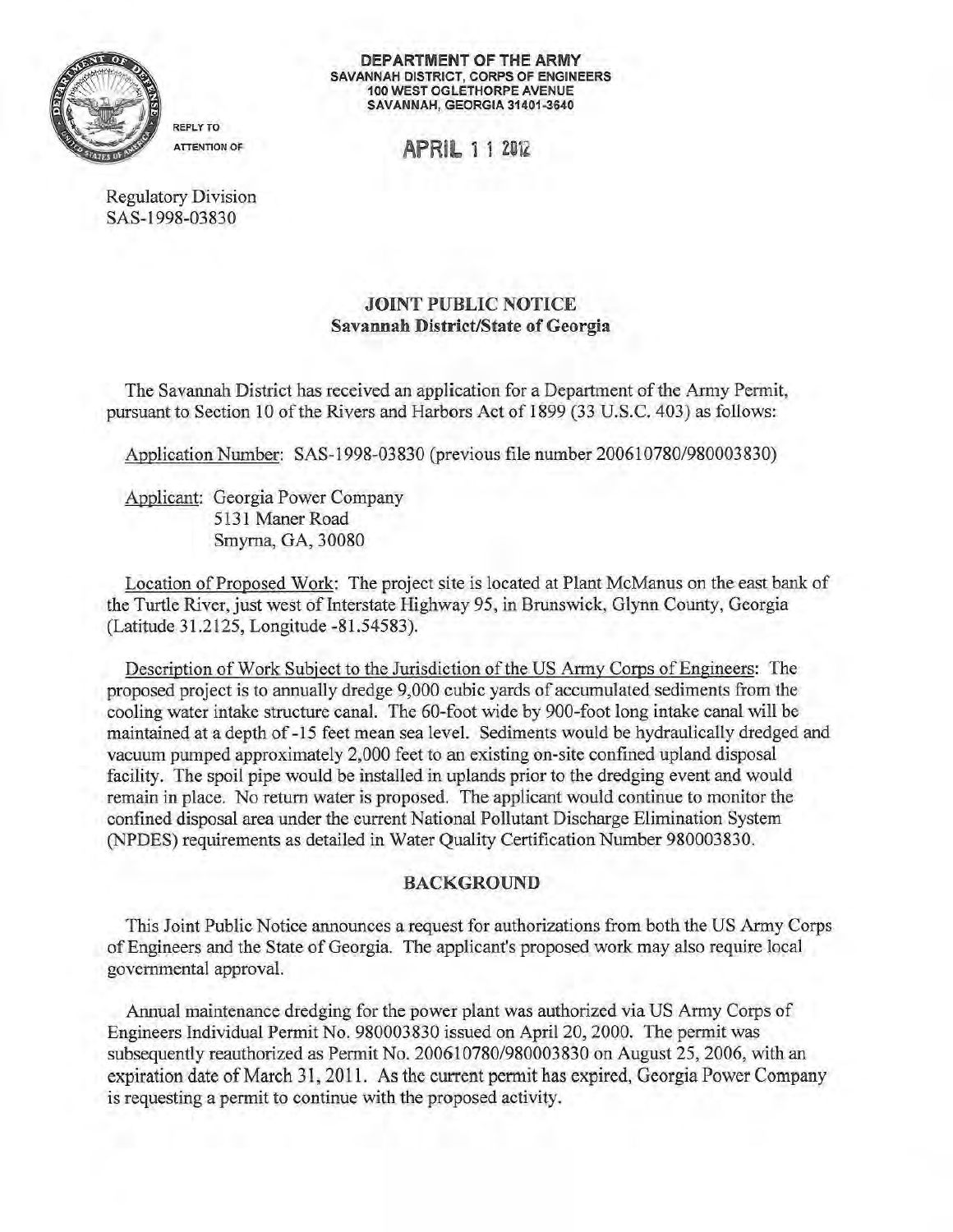## **STATE OF GEORGIA**

Water Quality Certification: The Georgia Department of Natural Resources, Environmental Protection Division, intends to certify this project at the end of 30 days in accordance with the provisions of Section 401 of the Clean Water Act, which is required for a Federal Permit to conduct activity in, on, or adjacent to the waters of the State of Georgia. Copies of the application and supporting documents relative to a specific application will be available for review and copying at the office of the Georgia Department of Natural Resources, Environmental Protection Division, Water Protection Branch, 4220 International Parkway, Suite 101, Atlanta, Georgia 30354, during regular office hours. A copier machine is available for public use at a charge of 25 cents per page. Any person who desires to comment, object, or request a public hearing relative to State Water Quality Certification must do so within 30 days of the State's receipt of application in writing and state the reasons or basis of objections or request for a hearing. The application can be reviewed in the Savannah District, US Army Corps of Engineers, Regulatory Division.

State-owned Property and Resources: The applicant may also require assent from the State of Georgia, which may be in the form of a license, easement, lease, permit or other appropriate instrument.

Marshland Protection: This notice also serves as notification of a request to alter coastal marshlands (under the provision of the Coastal Marshlands Protection Act, Georgia Laws, 1970, p. 939 and as amended), if required. Comments concerning this action should be submitted to the Ecological Services Section, Coastal Resources Division, Georgia Department of Natural Resources, **1** Conservation Way, Brunswick, Georgia 31523-8600 (Telephone 912-264-7218).

Georgia Coastal Management Program: Prior to the Savannah District Corps of Engineers making a fmal permit decision on this application, the project must be certified by the Georgia Department of Natural Resources, Coastal Resources Division, to be consistent with applicable provisions of the State of Georgia Coastal Management Program (15 CFR 930). Anyone wishing to comment on Coastal Management Program certification of this project should submit comments in writing within 30 days of the date of this notice to the Federal Consistency Coordinator, Ecological Services Section, Coastal Resources Division, Georgia Department of Natural Resources, One Conservation Way, Brunswick, Georgia 31523-8600 (Telephone 912 264-7218).

## **US ARMY CORPS OF ENGINEERS**

The Savannah District must consider the purpose and the impacts of the applicant's proposed work, prior to a decision on issuance of a Department of the Army Permit.

Cultural Resources Assessment: Review of the latest published version of the National Register of Historic Places indicates that no registered properties or properties listed as eligible for inclusion are located at the site or in the area affected by the proposed work. Presently unknown archaeological, scientific, prehistorical or historical data may be located at the site and could be affected by the proposed work.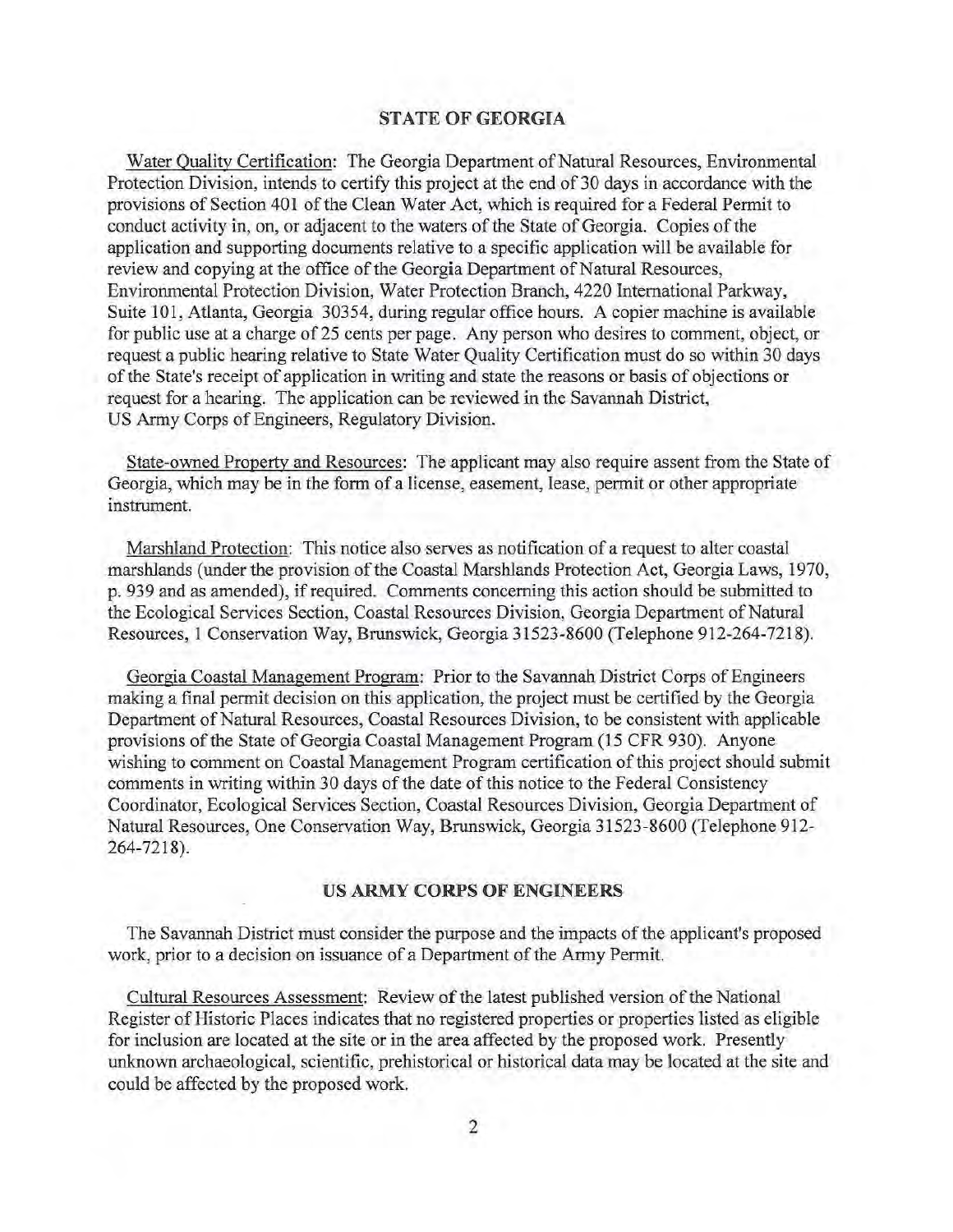Essential Fish Habitat (EFH): This notice initiates the EFH consultation requirements of the Magnuson-Stevens Fishery Conservation and Management Act. The applicant's proposal would result in the destruction or alteration of approximately 5 acres of EFH utilized by various life stages of species comprising the red drum, shrimp, bluefish or snapper grouper management complexes. Our initial determination is that the proposed action would not have an individual or cumulatively substantial adverse impact on EFH or federally managed fisheries in the Atlantic Ocean. Our final determination relative to project impacts to EFH and the need for mitigation measures are subject to review by and coordination with the NMFS and the South Atlantic Fisheries Management Council.

Endangered Species: Pursuant to Section 7(c) of the Endangered Species Act of 1973, as amended (16 U.S.C. 1531 et seq.), we request information from the US Department of the Interior, Fish and Wildlife Service, the US Department of Commerce, the National Oceanic and Atmospheric Administration, and the National Marine Fisheries Service; or, any other interested party, on whether any species listed or proposed for listing may be present in the area.

Public Interest Review: The decision whether to issue a permit will be based on an evaluation of the probable impact including cumulative impacts ofthe proposed activity on the public interest. That decision will reflect the national concern for both protection and utilization of important resources. The benefit, which reasonably may be expected to accrue from the proposal, must be balanced against its reasonably foreseeable detriments. All factors, which may be relevant to the proposal will be considered including the cumulative effects thereof; among those are conservation, economics, aesthetics, general environmental concerns, wetlands, historic properties, fish and wildlife values, flood hazards, flood plain values, land use, navigation, shoreline erosion and accretion, recreation, water supply and conservation, water quality, energy needs, safety, food and fiber production, mineral needs, considerations of property ownership and in general, the needs and welfare of the people.

Consideration of Public Comments: The US Army Corps of Engineers is soliciting comments from the public; federal, state, and local agencies and officials; Native American Tribes; and other interested parties in order to consider and evaluate the impacts of this proposed activity. Any comments received will be considered by the US Army Corps of Engineers to determine whether to issue, modify, condition or deny a permit for this proposal. To make this decision, comments are used to assess impacts on endangered species, historic properties, water quality, general environmental effects, and the other public interest factors listed above. Comments are used in the preparation of an Environmental Assessment and/or an Environmental Impact Statement pursuant to the National Environmental Policy Act. Comments are also used to determine the need for a public hearing and to determine the overall public interest of the proposed activity.

Public Hearing: Any person may request, in writing, within the comment period specified in this notice, that a public hearing be held to consider this application for a Department of the Army Permit. Requests for public hearings shall state, with particularity, the reasons for requesting a public hearing. The decision whether to hold a public hearing is at the discretion of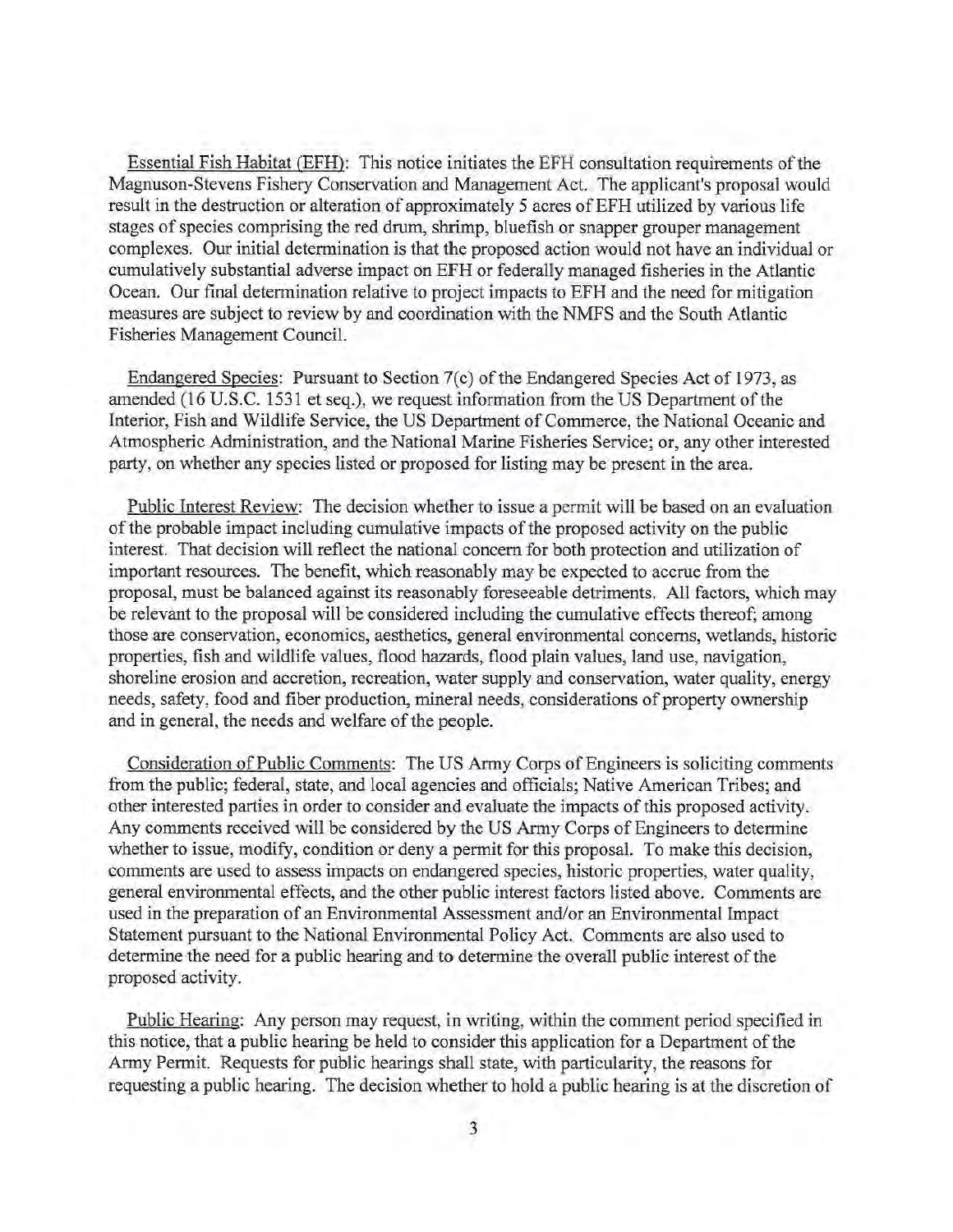the District Engineer, or his designated appointee, based on the need for additional substantial information necessary in evaluating the proposed project.

Comment Period: Anyone wishing to comment on this application for a Department of the Army Permit should submit comments in writing to the Commander, US Army Corps of Engineers, Savannah District, Attention: Regulatory Division, 100 West Oglethorpe A venue, Savannah, Georgia 31401, no later than 30 days from the date of this notice. Please refer to the applicant's name and the application number in your comments.

If you have any further questions concerning this matter, please contact Mrs. Lisa Lovvorn, Regulatory Specialist, Coastal Branch, at 912-652-5558 .

3 Enclosures

- 1. Figure 1: Project Location Map
- 2. Figure 2: Plan View Map
- 3. Figure 3: Plan View- Dredge Area
- 4. Figure 4: Confmed Disposal Facility and Intake Canal Cross Sections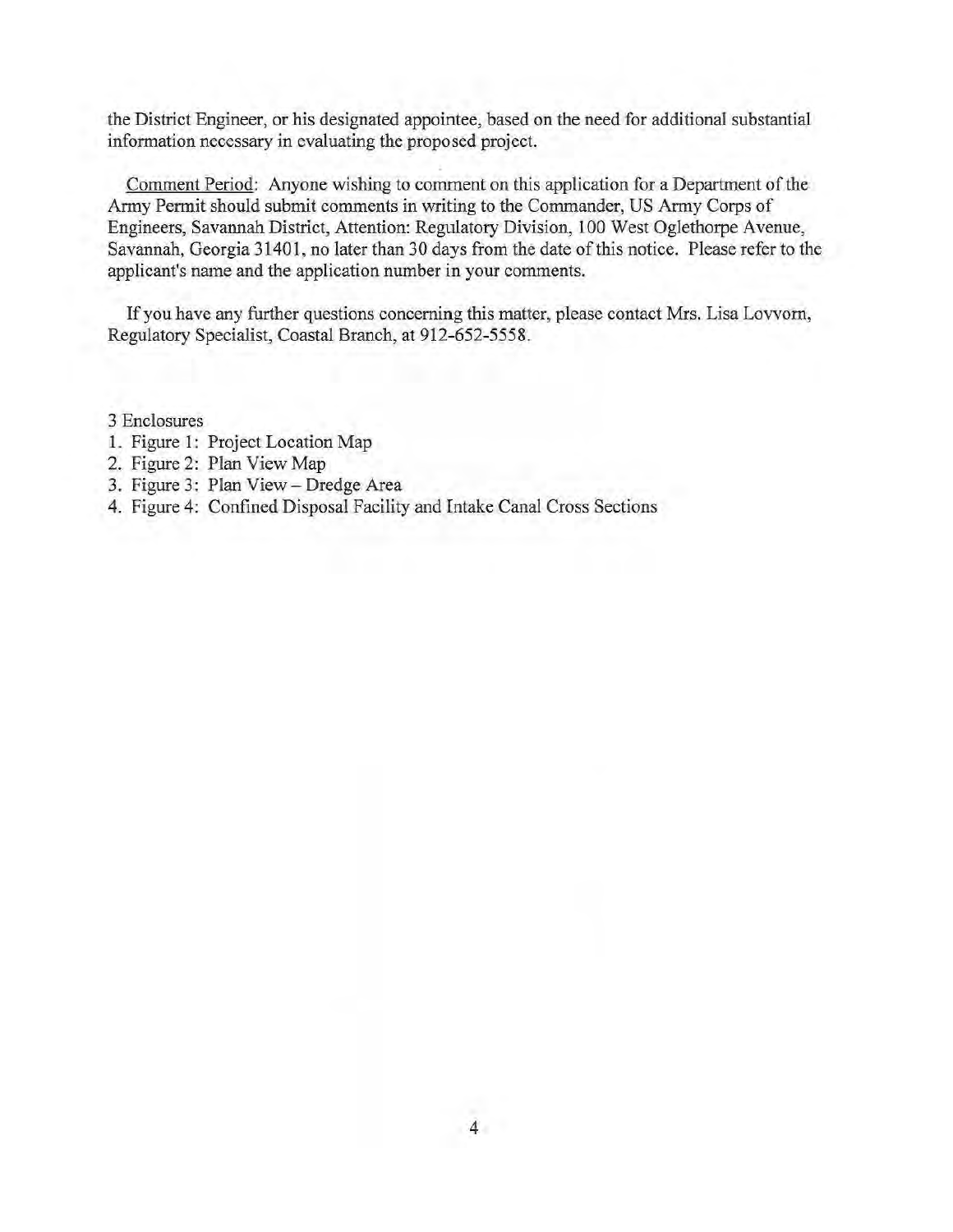

Figure 1 . Project Location Map - Plant McManus Dredging Project, Brunswick, Georgia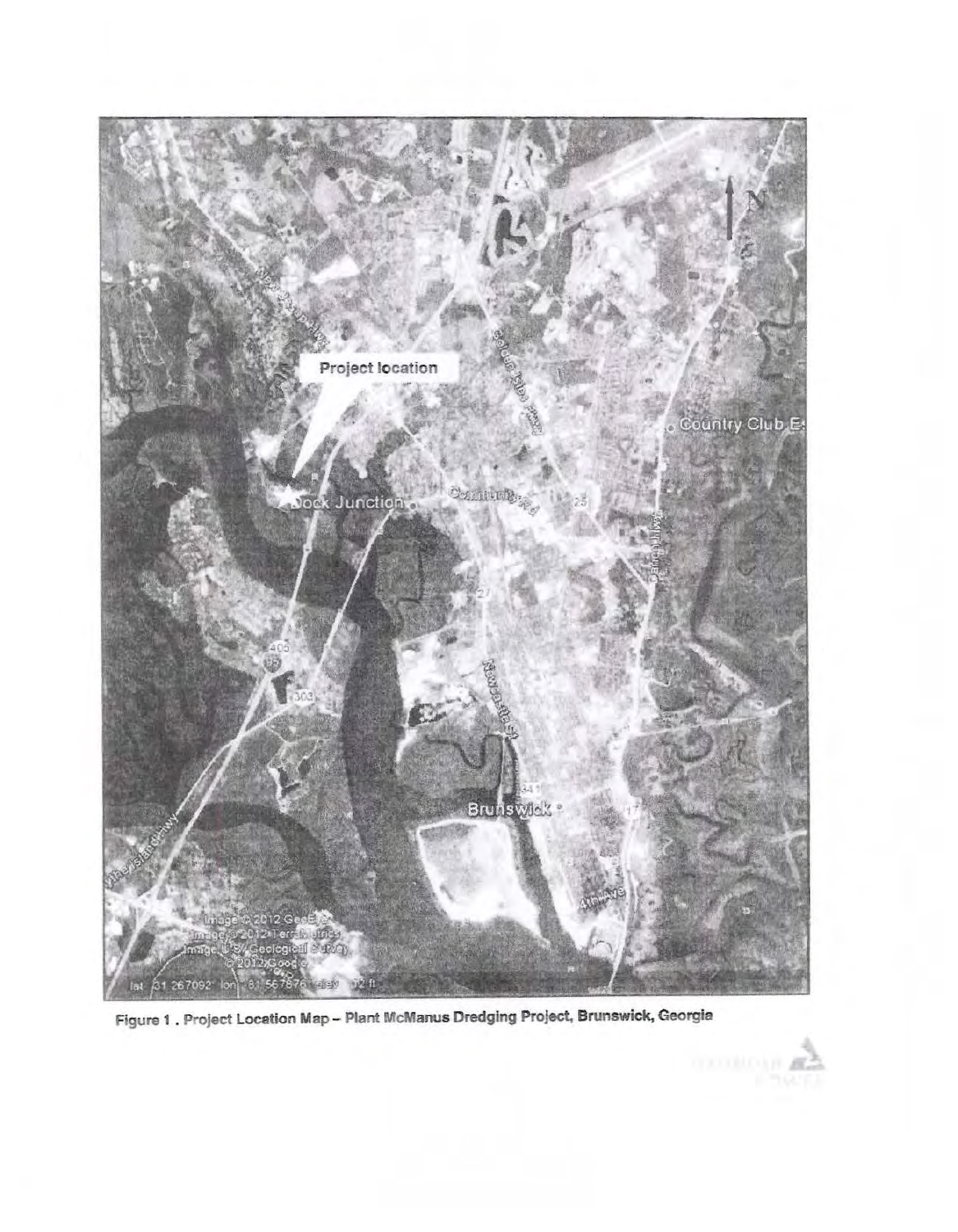

Figure 2. Aerial Photography - Plant McManus Dredging Project, Brunswick, Georgia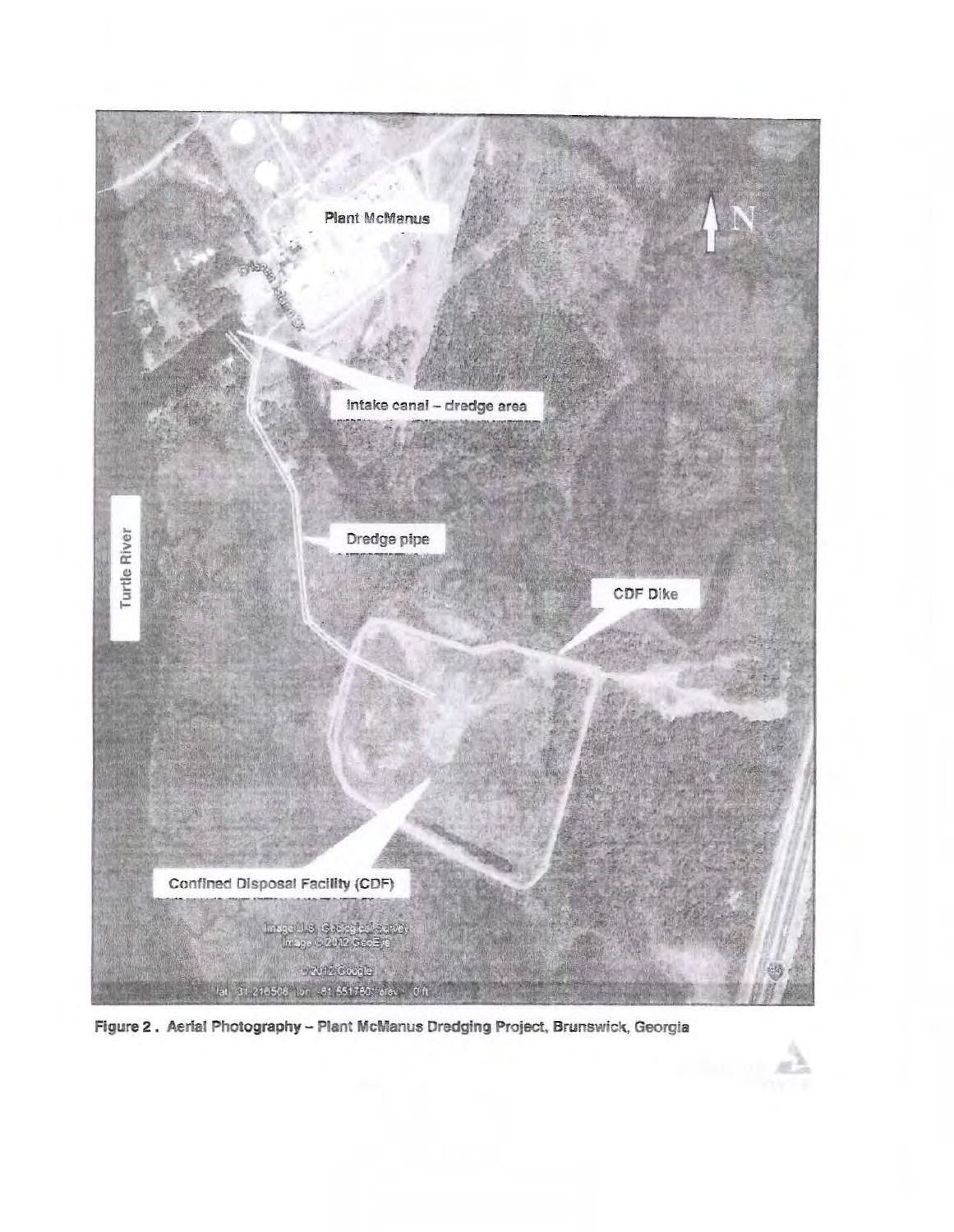

Figure 3. Aerial Photography - Intake Canal